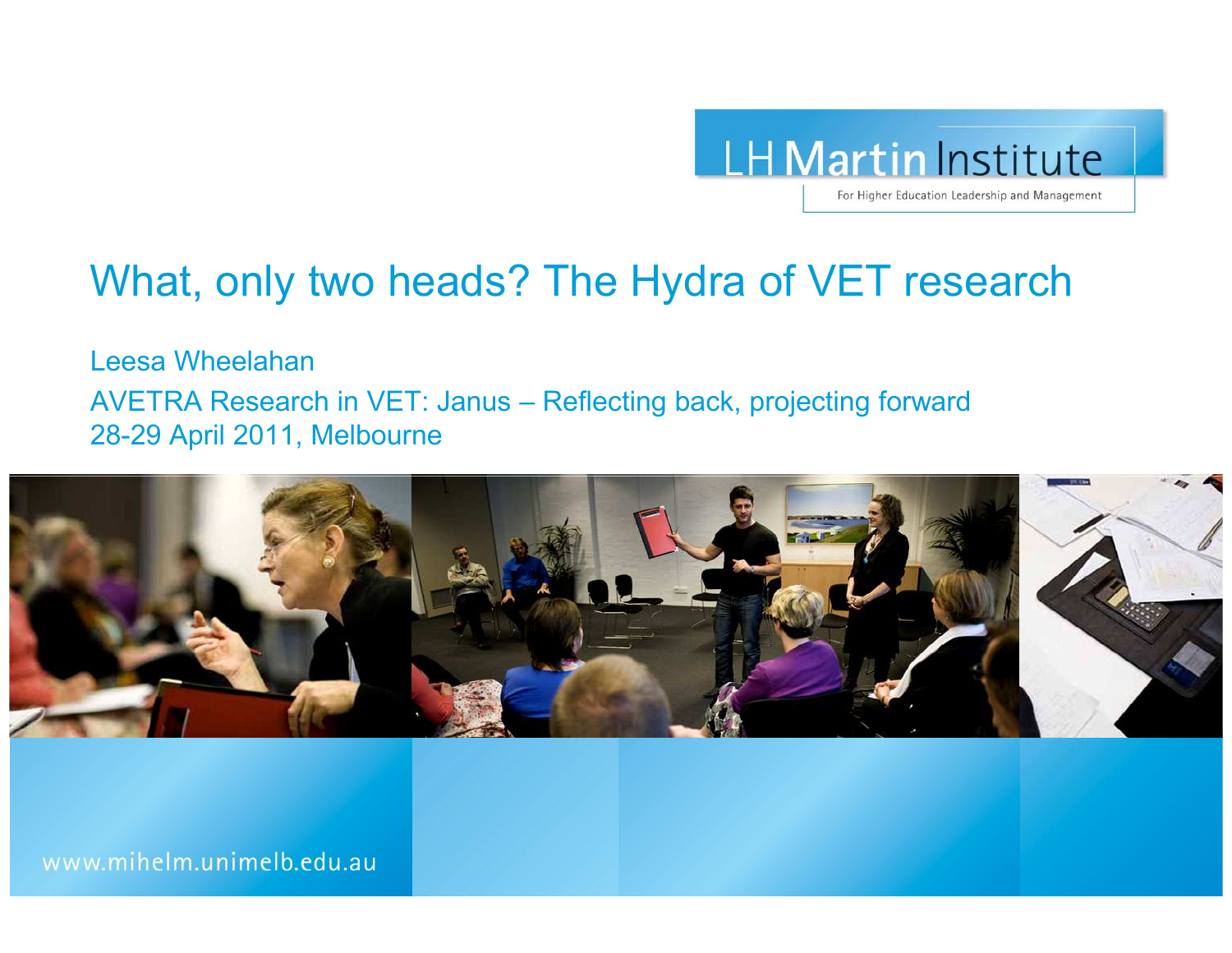

## Key conclusions, purpose & argument

- $\bullet$  Key conclusions after several research projects
	- Social, economic & cultural changes blurring the sectoral divide
	- Government policy can enable or hinder but not stop changes, however government policy shapes outcomes
	- VET will need to offer higher level qualifications including HE if it is to fulfil its traditional functions
	- Emerging tertiary education sector more hierarchical & stratified
- • Purpose
	- Discuss factors driving changes to sectoral divide
	- Explore new institutional types that are emerging
	- Discuss challenges facing single tertiary education sector
- $\bullet$  Argument
	- Need to strengthen voice of teachers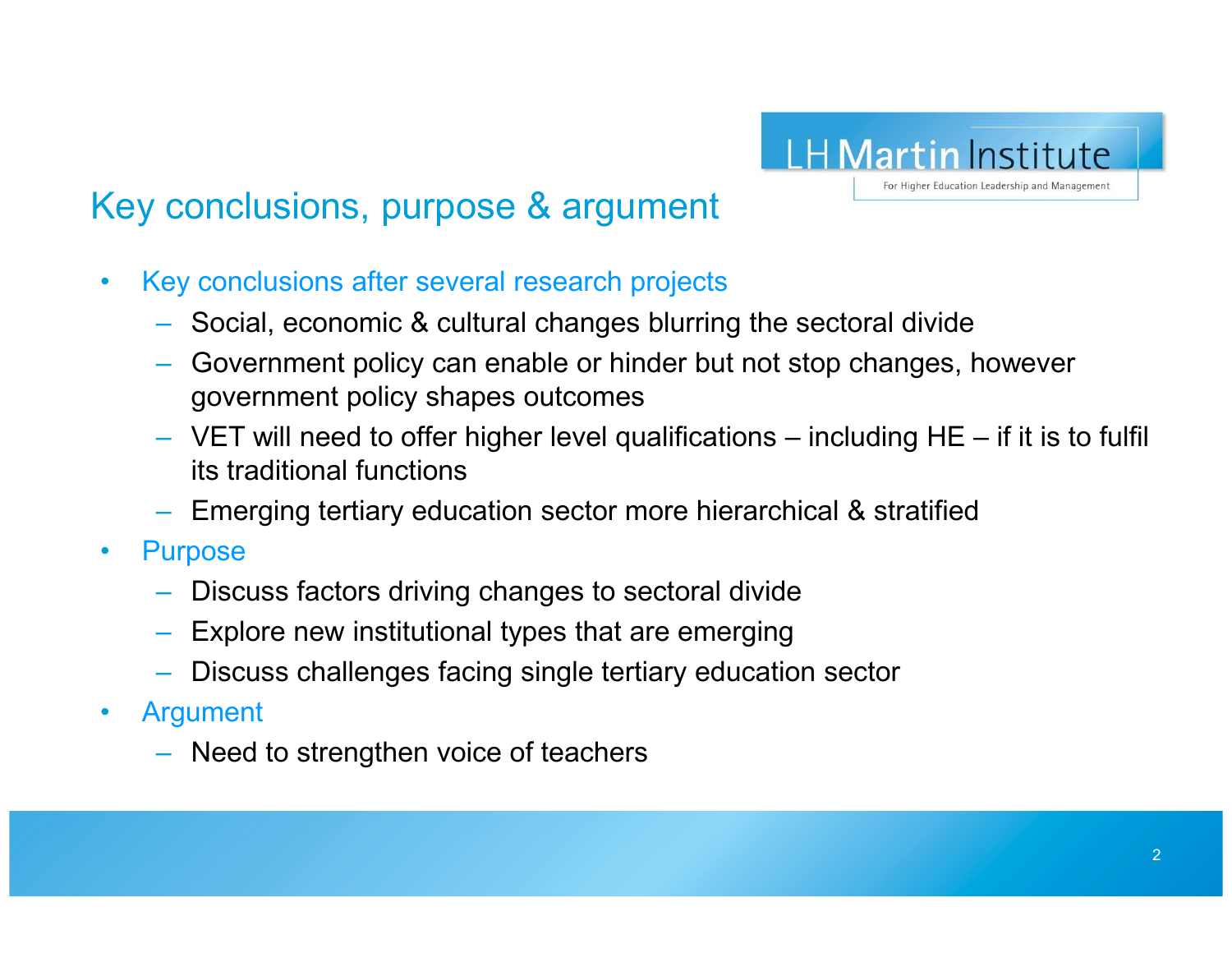

#### **Overview**

- Draw from variety of projects mainly NCVER mixed-sector project & quality of  $VFT$  togeting project. •VET teaching project
- •Two ways of organising tertiary education
- $\bullet$ The Australian anomaly – tracked & unified tertiary education systems
- •3<sup>rd</sup> wave of HE expansion – theorise using Trow's elite, mass, universal framework
- $\bullet$ Broad drivers for change
- $\bullet$ • New institutional types emerging – mixed-sectors – 90 mixed-sectors
- •One sector emerging – hierarchical & stratified
- $\bullet$ Challenges facing a single tertiary education sector
- •Implications for teachers
- •Need to strengthen the voice of teachers – professional body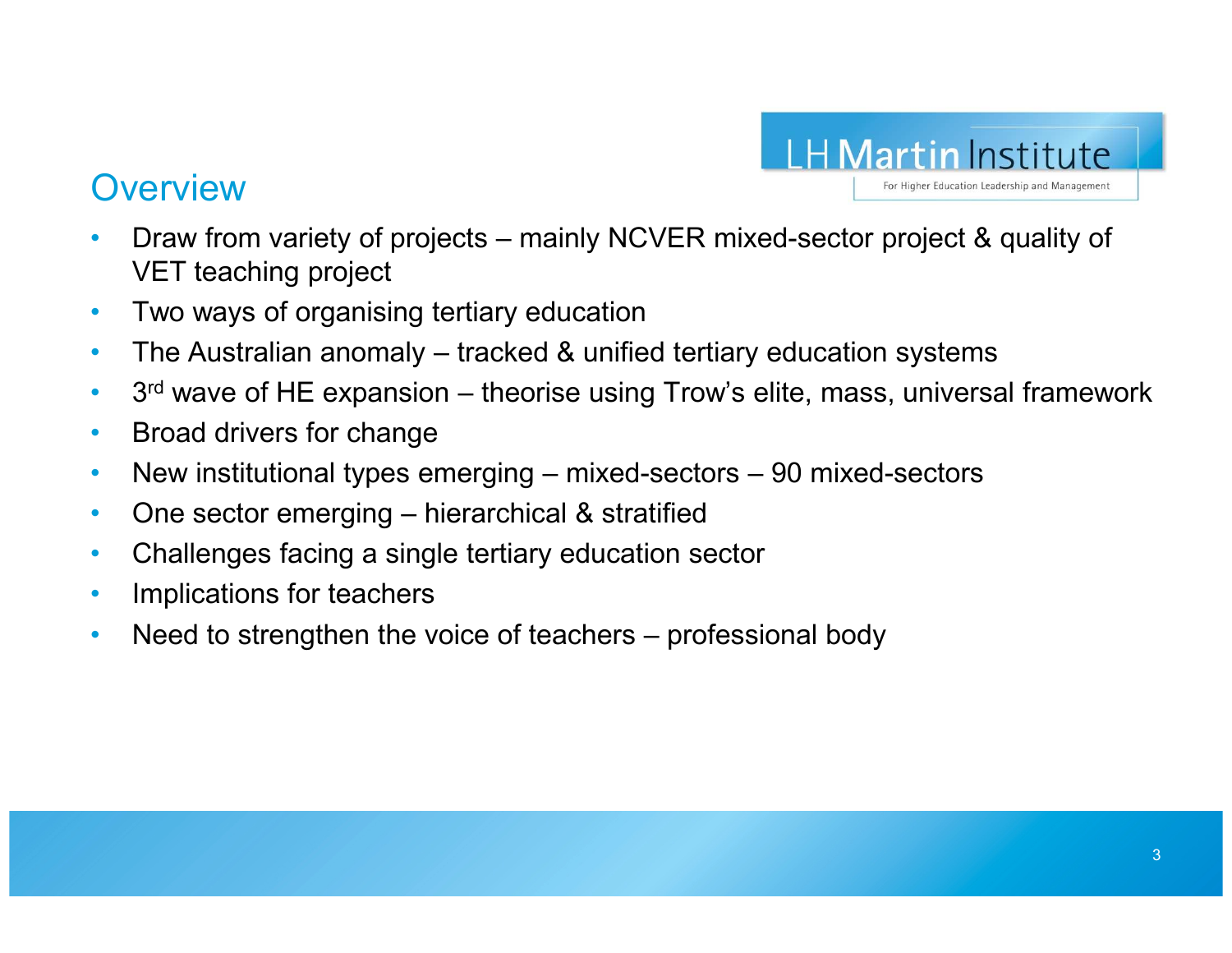

## Two ways of organising tertiary education

- • Differentiated systems
	- Tracked VET & HE relatively stable labour market destinations,<br>allocate graduates to job vacancies & careors draw from differenti allocate graduates to job vacancies & careers draw from differentiated knowledge base in each
	- Northern European systems, social partnerships to match graduates to jobs
- Unified systems•
	- More fluid labour markets, changing knowledge & skills, employers need industry-specific but also broader knowledge & skills, less differentiated knowledge base
	- Anglophone liberal market economies use market as mechanism<br>mateb.graduates & jobs match graduates & jobs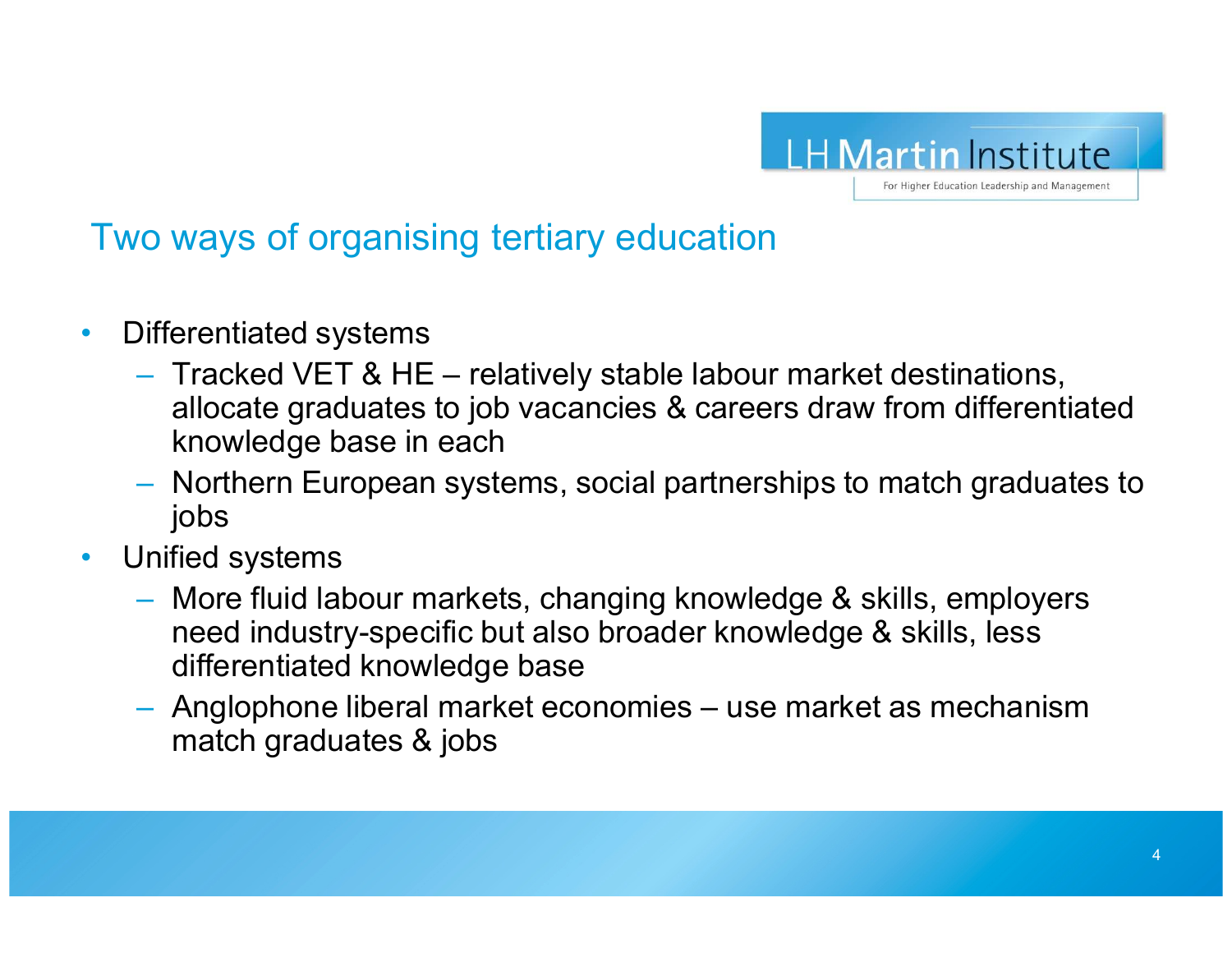

#### The Australian anomaly

- • Australia unusual: has a liberal market economy, but a differentiated system in a relatively undifferentiated labour market
- •Structure of tertiary education – two sectors
- • Differentiated curriculum aligned with the sectors
	- Curriculum based or input based in HE
	- Competency-based training in VET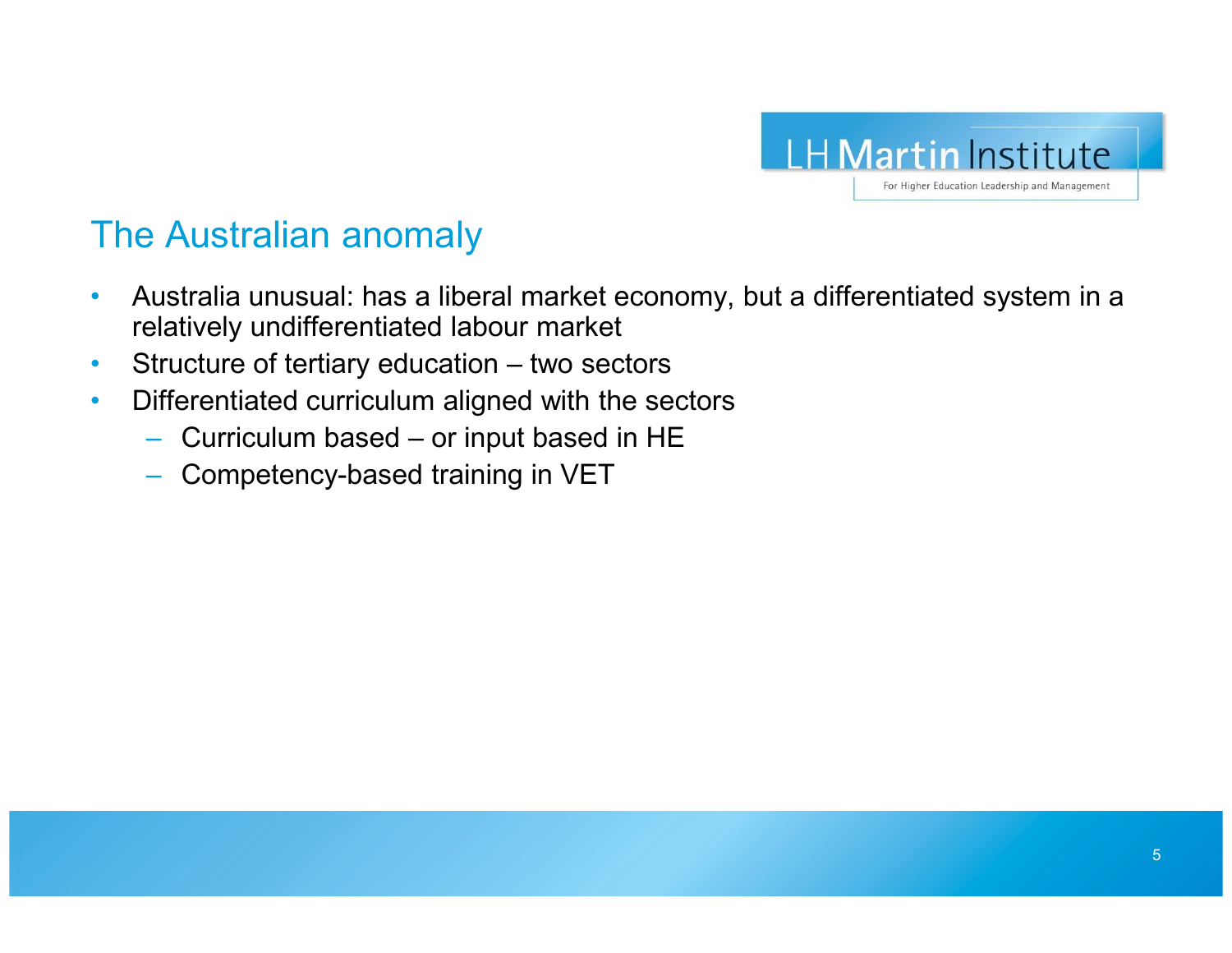

#### 3<sup>rd</sup> wave of HE expansion in Anglophone countries

- $\bullet$  <sup>1</sup>st period – 1950s & 1960s – new universities & new HE sector in UK & Australia, growth of system in US
- $\cdot$  2<sup>nd</sup> period 1980s creation of a unified *university* system  $\bullet$
- $3<sup>rd</sup>$  period 2000s through 2<sup>nd</sup>, vocational tier of tertiary education  $\bullet$
- • Rationale - vocational 'applied' focus – better meet industry needs, more supportive pedagogy etc
- Public policy role for TAFE in HE but no funding yet  $\bullet$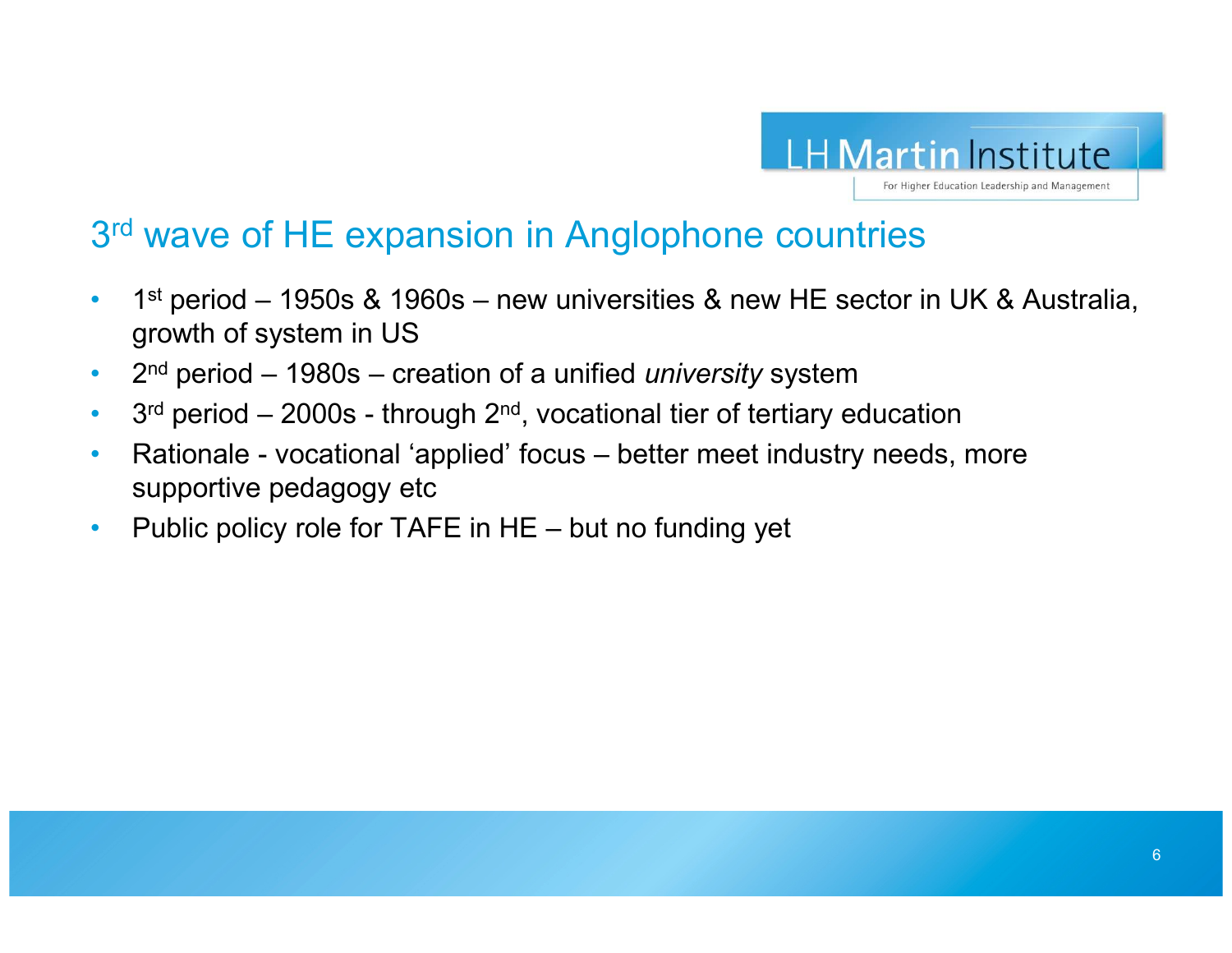

#### Theorising this:Trow's framework – elite, mass & universal HE systems

- •Elite – up to  $15\%$ ; mass –  $16-50\%$ ; universal –  $50\%$  & above
- $\bullet$  Elite – prepare social elite, curriculum 'shapes mind & character', highly structured academic & professional knowledge, strong boundaries between institution & society
- $\bullet$  Mass – prepare segment of population for broader range technical & economic leadership roles, curriculum modular, semi-structured, fuzzy boundaries between institution & society
- • Universal – prepare whole population for rapid social & technological change in advanced industrial society, boundaries between knowledge & everyday, & institution & society break down.
- $\bullet$  Elite, mass & universal different aspects of one system, & sometimes in one institution (eg, medicine is elite everywhere)
- $\bullet$ Trow thought all this is good & necessary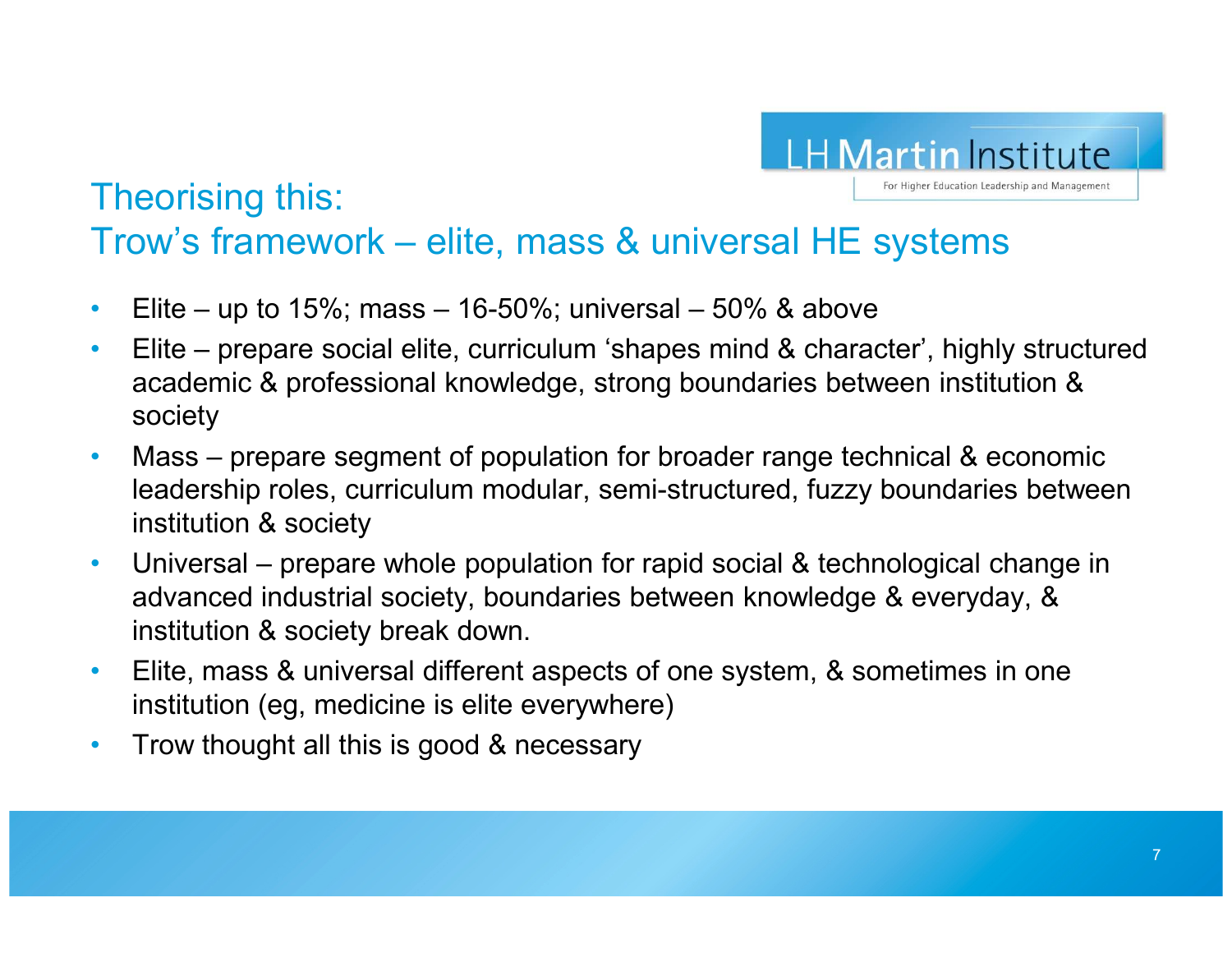

## Broad drivers for change

- •Responding to changes in economy & society
- Increasing number of jobs require degrees as entry level qualification •
- $\bullet$ Loose 'fit' between labour market destinations & qualifications
- VET/TAFE will need to offer higher level qualifications to fulfil traditional role $\bullet$
- $\bullet$ Can't sustain argument for curricular differentiation & different sectors
- $\bullet$ These changes inexorable
- Government policy & government funding•
- Sectors increasingly defined by qualifications accredited in each•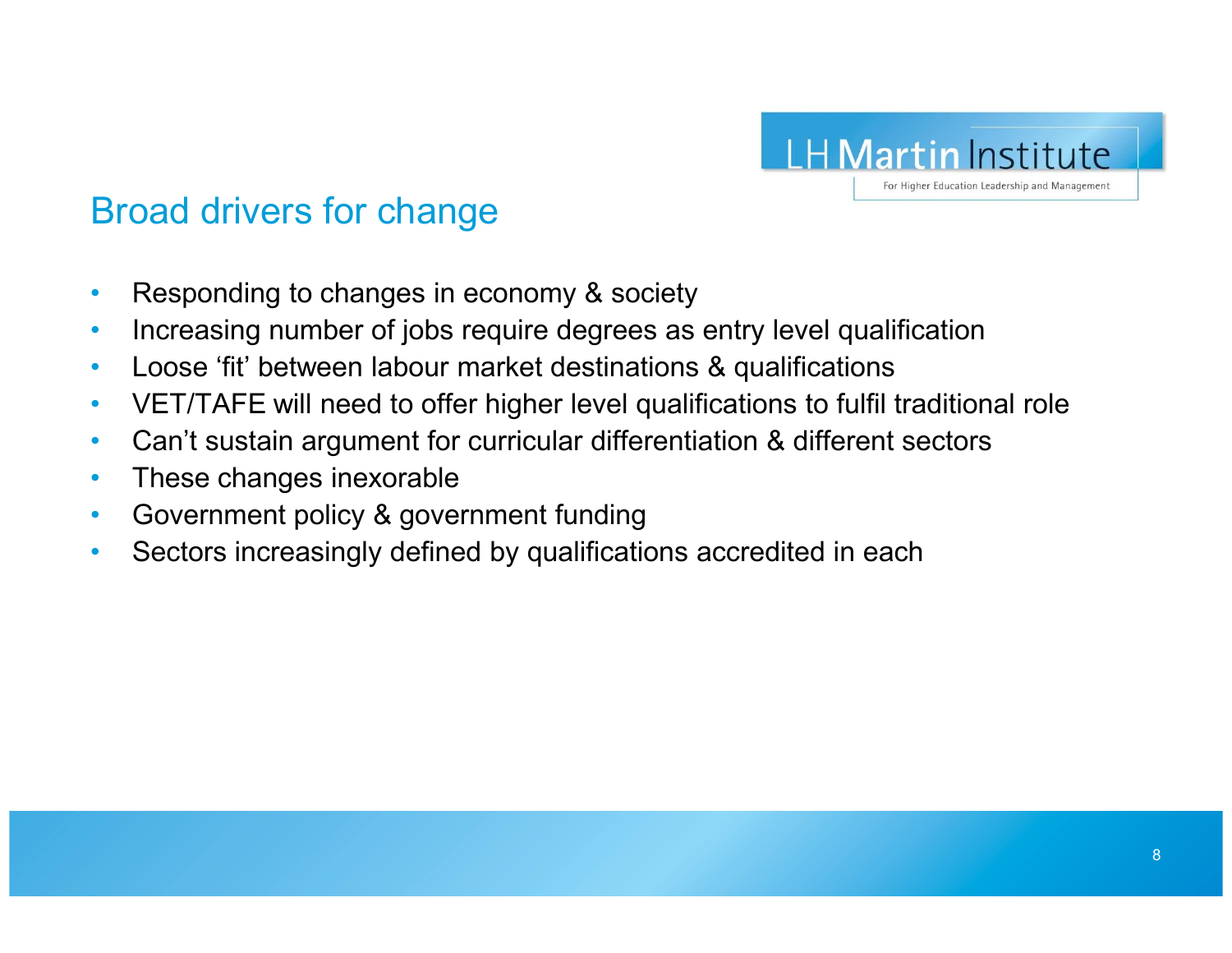

## A new type of institution – mixed-sector

- •Blurring sectoral divide resulting in new type of institution
- •Single-sectors: more than 97% of student load in one sector
- • Mixed-sectors: at least 3% but no more than 20% of student load in minority sector
- $\bullet$  Dual-sectors: at least 20% but less than 80% of their student load in each sector
- $\bullet$ 11 TAFEs offer HE in 5 states – will grow like topsy
- $\bullet$ Mixed sector TAFEs mostly below 3% but trajectory towards it
- •Franchising set to become a big model – alas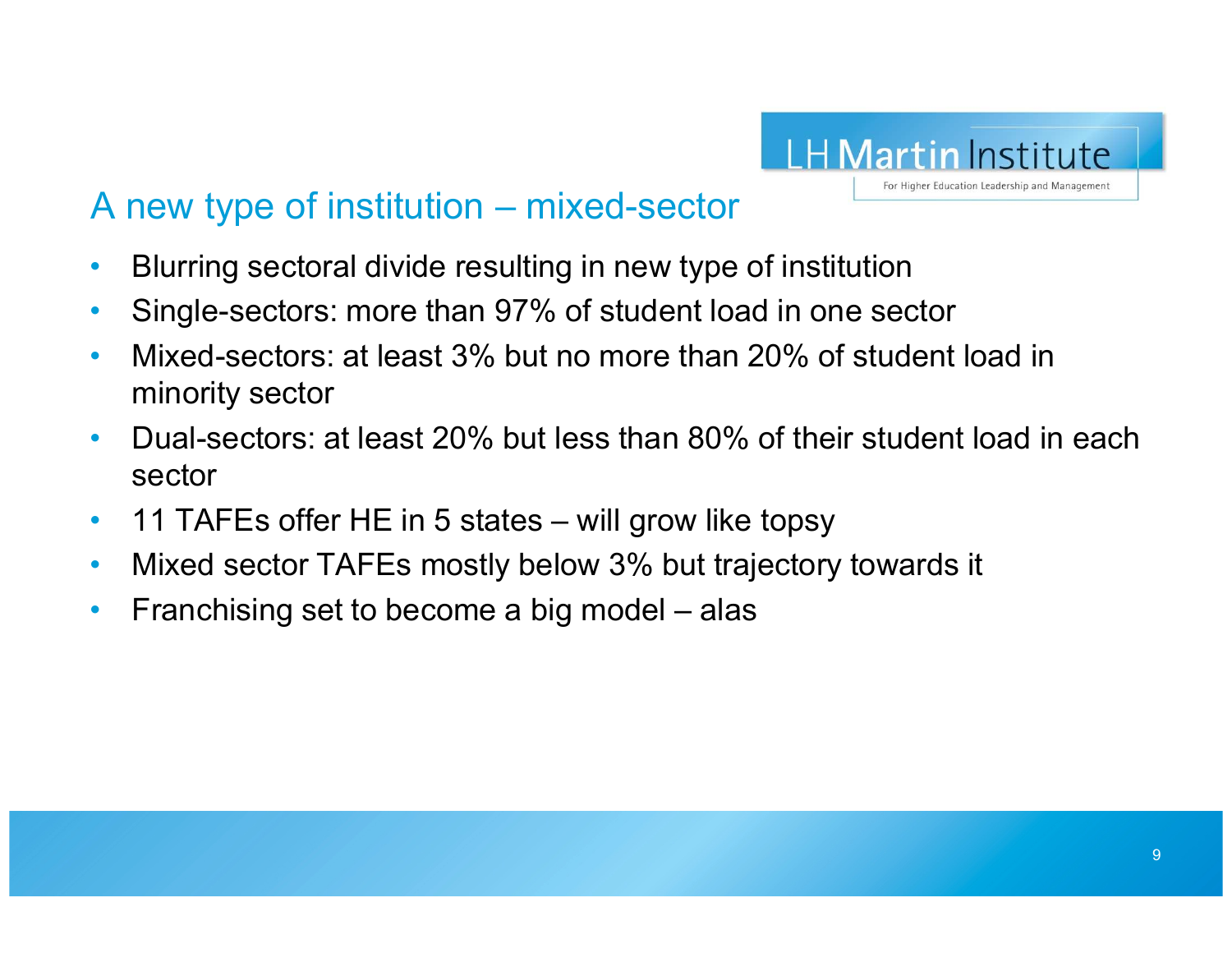

# 90 institutions registered to offer VET & HE

- $\bullet$  22 self-accrediting institutions
	- $-$  16 universities that are or have RTOs
	- $-$  5 dual-sector universities
	- $-$  Batchelor Institute of Indigenous Tertiary Education
- $\bullet$  68 non-self accrediting institutions
	- $-$  11 TAFEs (including *all* NSW), every state except NT & Tassie
	- 57 private providers
- $\bullet$ Central QLD University to become the 6<sup>th</sup> dual-sector university
- •University of Canberra & Canberra Institute of Technology?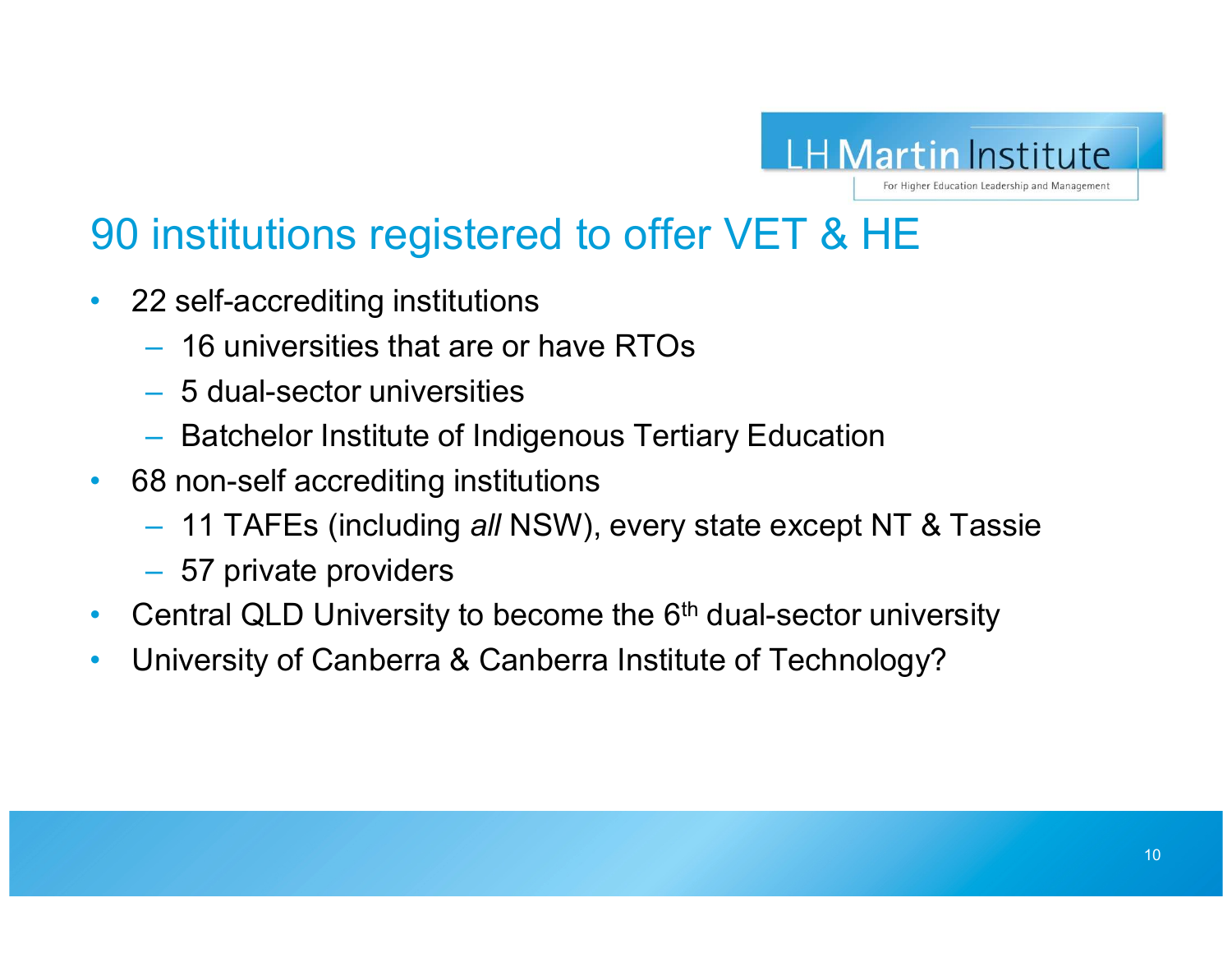

## One sector emerging – but hierarchical & stratified

- •Students not really forthcoming about where they studied – uncertain identities
- $\bullet$ TAFEs & private providers wishing to change sectoral designation
- •Didn't come across any university that wished to do so
- •All compared their provision to 'gold standard' of universities
- $\bullet$ Structure of sectoral divide very important – includes or excludes
- •Can't ignore the sectoral divide – it will exist
- $\bullet$ • Government policy shape *form* of sectors (& divide) – enable or inhibit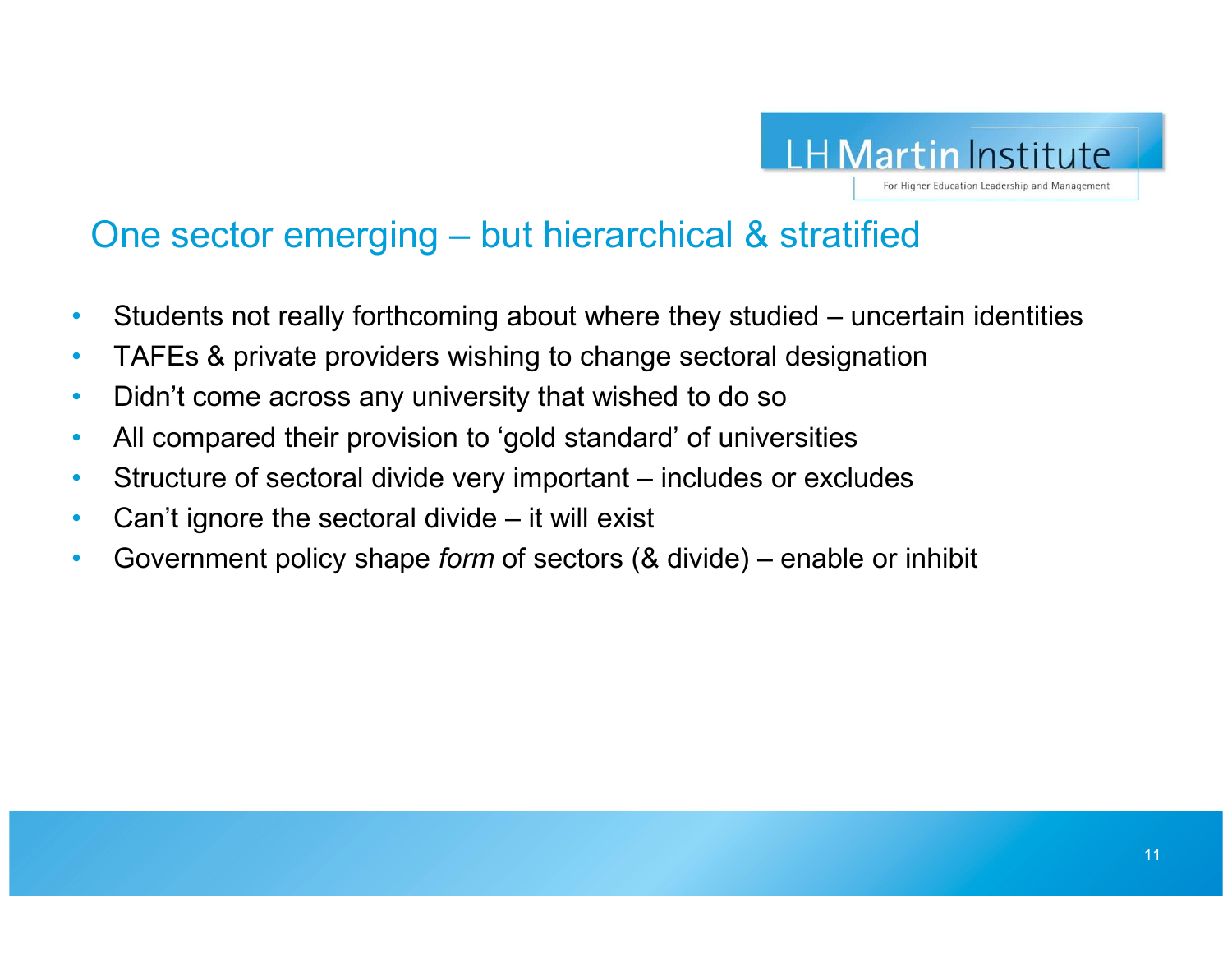

## Challenges facing a single tertiary education sector

- •What is *higher* education & how do we know when we see it?
- •Need more streamlined regulation of the sectors
- •Differences between sectors qualitative, not categorical
- $\bullet$ More attention to articulation & pathways – curricular coherence & support
- $\bullet$ TAFE will always be under scrutiny
- $\bullet$ Build capacity in TAFEs & other non-university providers
- •• Need consistent policies & *public funding* for HE in TAFE – equity issue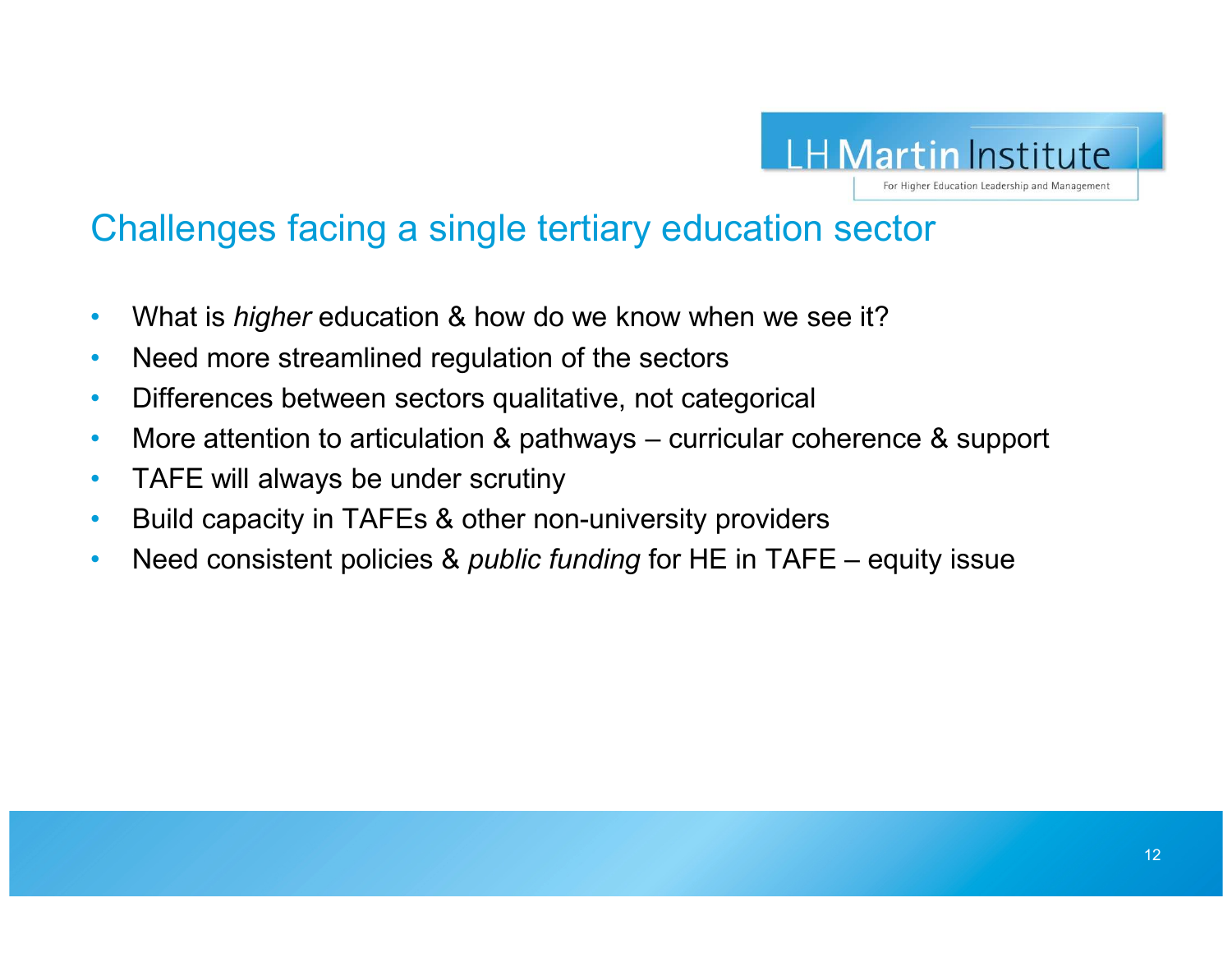

#### Implications for teachers

- •More attention now on VET teachers than in last 20 years
- •Multiple purposes of VET, contexts & students
- Qualifications now required to serve multiple purposes •
- $\bullet$ Professionalise the workforce
- •Will need higher level qualifications
- •Differentiated national PD plan required